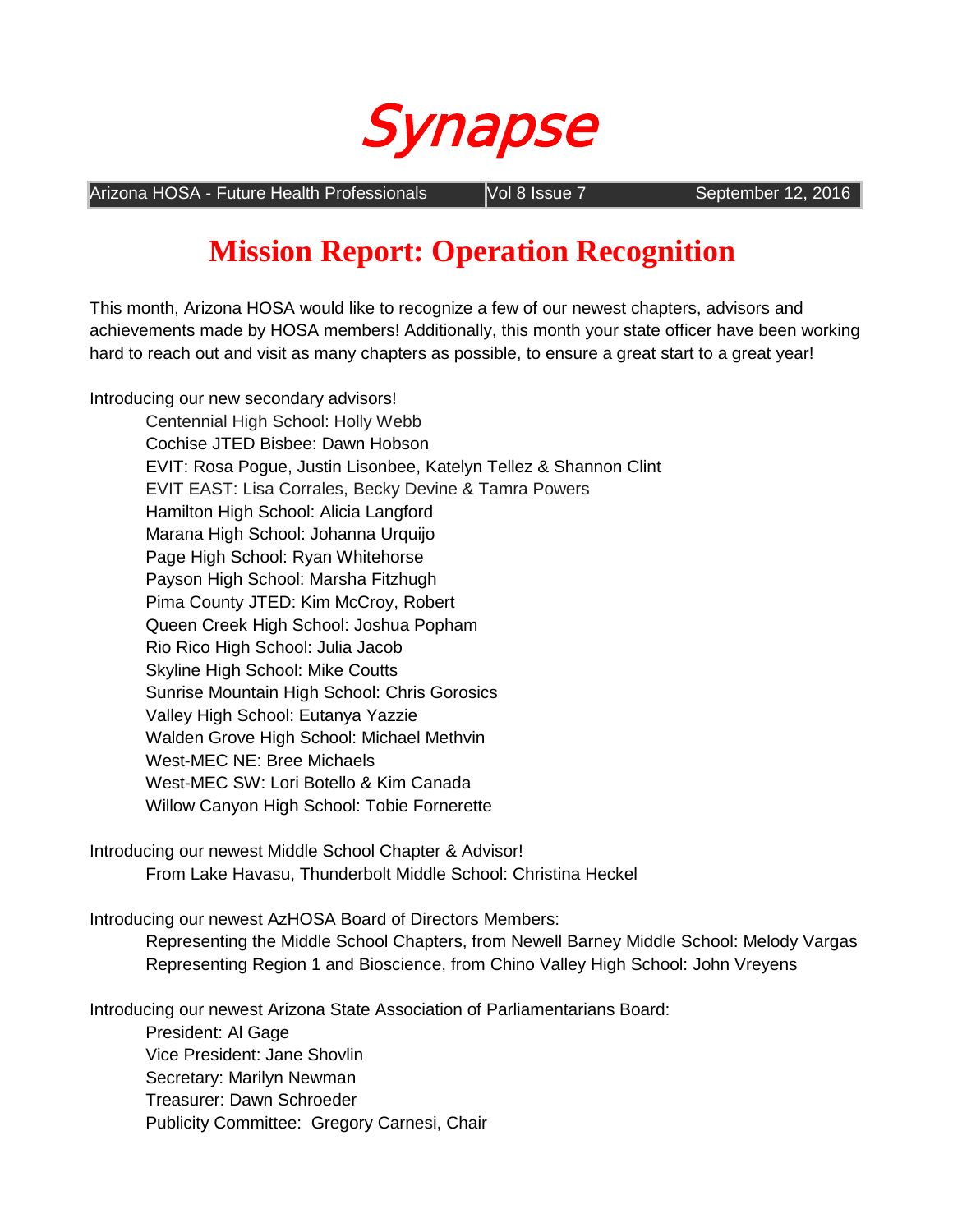Congratulations to the following chapters for hosting a state officer chapter visit!

Agua Fria High School Bradshaw Mountain High School Chino Valley High School Estrella Foothills High School Glendale Union High School Mountain View HS – Marana Newell Barney Middle School Paradise Valley High School - CREST Paradise Valley High School – Nursing Rio Rico High School River Valley High School West-MEC - Southwest Campus Willow Canyon High School

Congratulations to AzHOSA PSO Amy Kijewski for graduating from the University of Arizona: College of Nursing and receiving the Outstanding DNP Project Awards while also receiving her DNP!

Congratulations to Paradise Valley High School - CREST advisor, Marni Landry, for earning the AZBIO: Bioscience Educator of the Year Award!

Finally, congratulations to Gilbert High School and advisor Mark Sherlock for being the first chapter to enter their students for HOSA membership!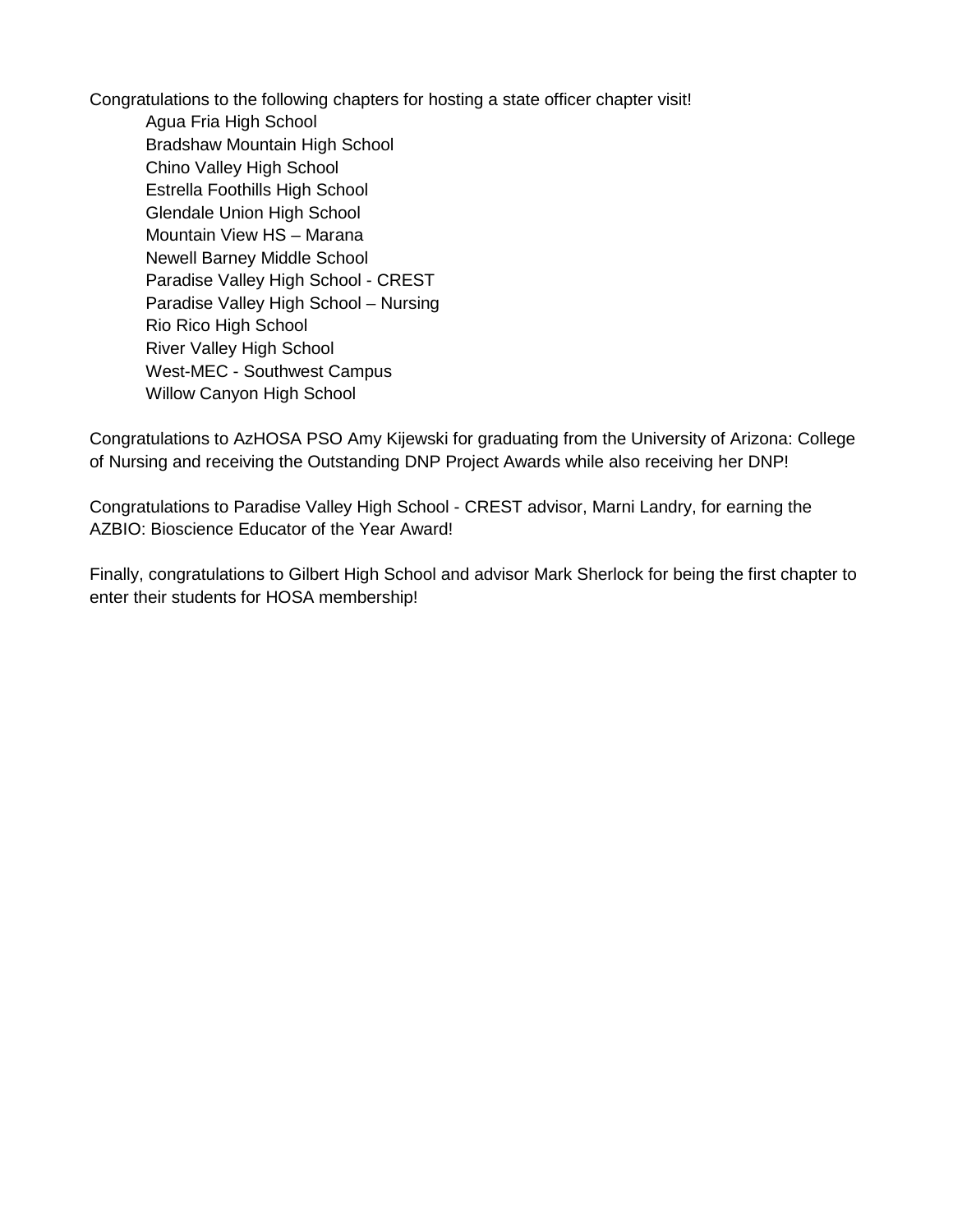## **Mission Report: Past State Officer**

#### Arizona HOSA - Future Health Professionals Vol 8 Issue 7 September 12, 2016

This month's past state officer is Amy Kijewski! She served as The Arizona HOSA State President from 2007 to 2008, and the Post-secondary Vice President from 2008 to 2009. Amy graduated from Sunrise Mt.High School, earned her BSN at ASU, and graduated from the UofA with her NP and DNP. We asked her some questions so you can see how much HOSA impacted her.

#### **1. How did you first get involved in HOSA?**

I first became involved in HOSA in my junior year in high school. HOSA was just beginning at my school and I was one of the first students to participate in our monthly meetings. I was elected to serve as the class representative for my Health Sciences class in this new and exciting organization and eventually became my chapter vice president. From there, I made the choice to run for state office, and serve for two years on the state officer team, once as State President, and later as Post-Secondary Vice President.



#### **2. What sort of impact has HOSA had on your life?**

I can truly say that HOSA was one of the most formative experiences of my life. Through my time in HOSA, I received training in public speaking, leadership, management and delegation of tasks- all of which have helped me advance in my professional career. Talking about my leadership experience in HOSA set me apart from other nursing candidates when I applied for my first job, and set me apart from other doctoral candidates when I was applying for enrollment in my Doctor of Nursing Practice program.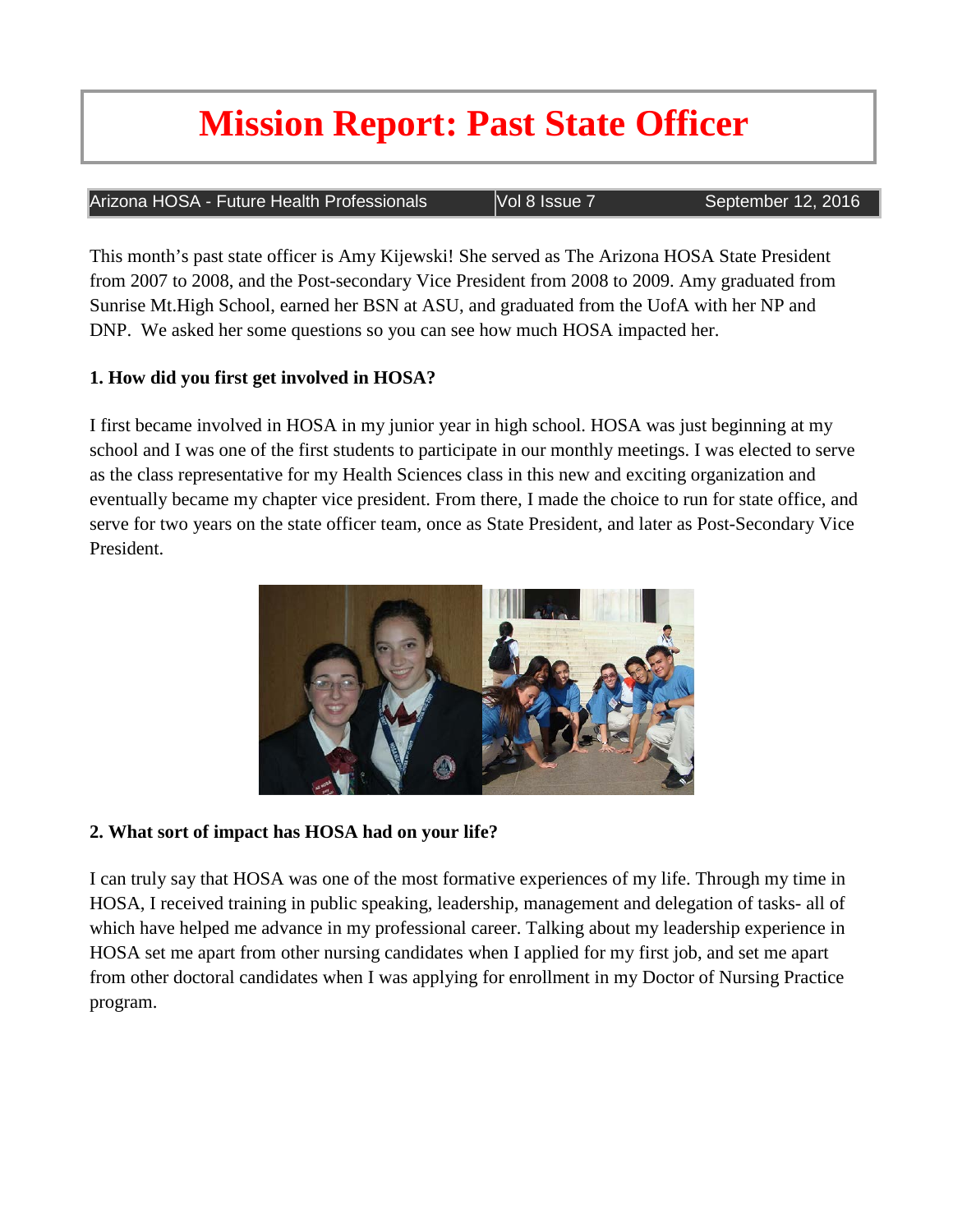

#### **3. What's been your favorite experience in HOSA so far?**

Attending the national HOSA conference was one of the most memorable experiences of my life. Getting to be in a conference hall with thousands of other students who share the same passion for healthcare, leadership, and making a difference in the world is one of the most energizing and humbling experiences you could ever experience.....not to mention crazy amounts of fun!!



#### **4. What are your current career goals?**

I currently am working in my dream job as a Family Nurse Practitioner in a family practice clinic in Anthem, AZ and HOSA has definitely helped me reach this point in my career! In the future, I would love to expand my clinical experiences and eventually teach either nursing or nurse practitioner students, but that will be many a year from now. :-)

#### **5. Do you think the skills you learned in HOSA will benefit you in the future?**

The skills I have gained in HOSA have absolutely benefitted me and will continue to benefit me in the future. I encourage every HOSA student to take advantage of every opportunity that comes your way in this wonderful organization....don't let something slip by that might change your life later on!